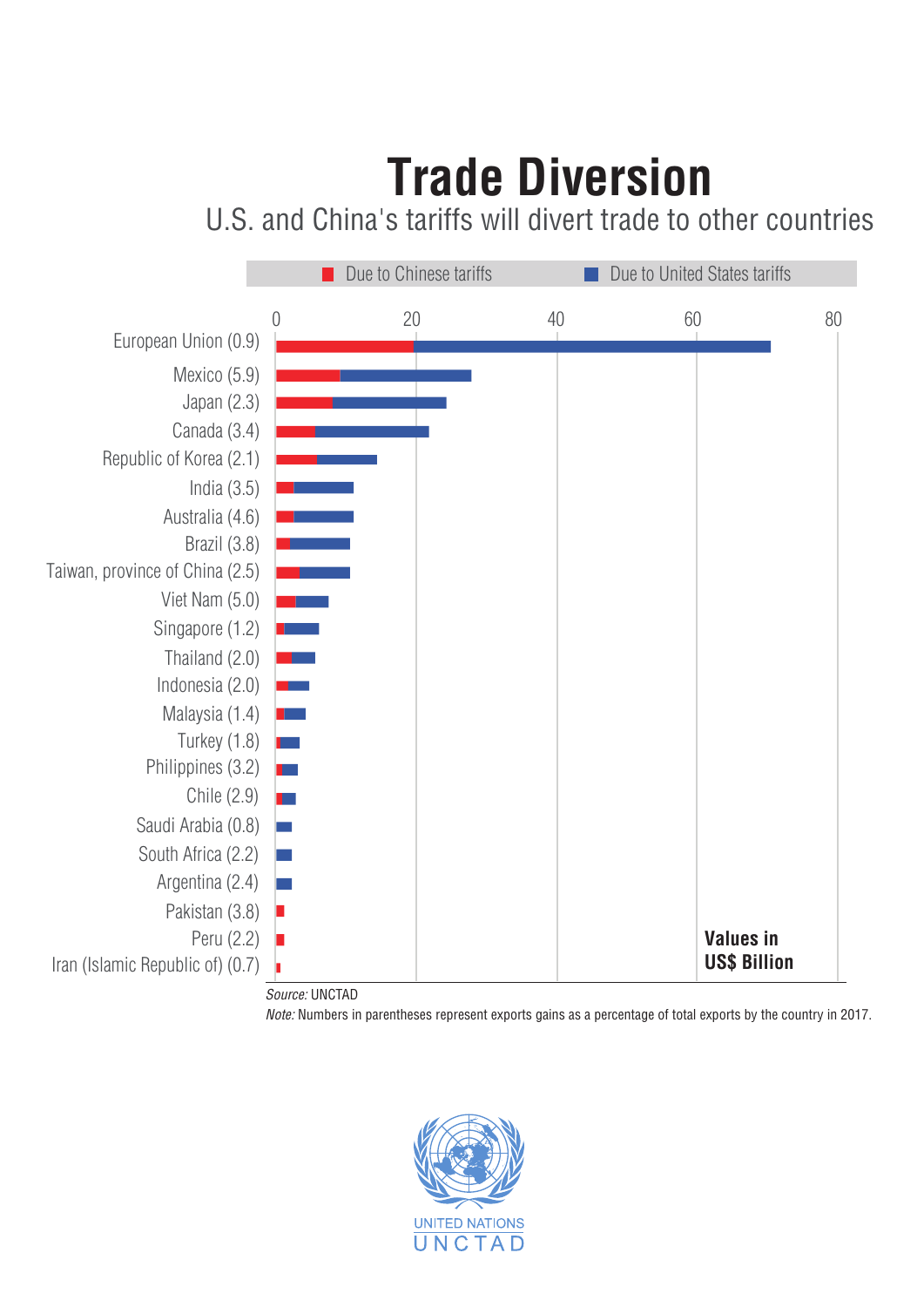## **Sectoral Effects of China Tariffs**

Effects will be larger for chemicals, vegetables and the auto sectors



*Source:* UNCTAD

## **Sectoral Effects of U.S. Tariffs**

Machinery sectors will see strong trade diversion effects



*Source:* UNCTAD